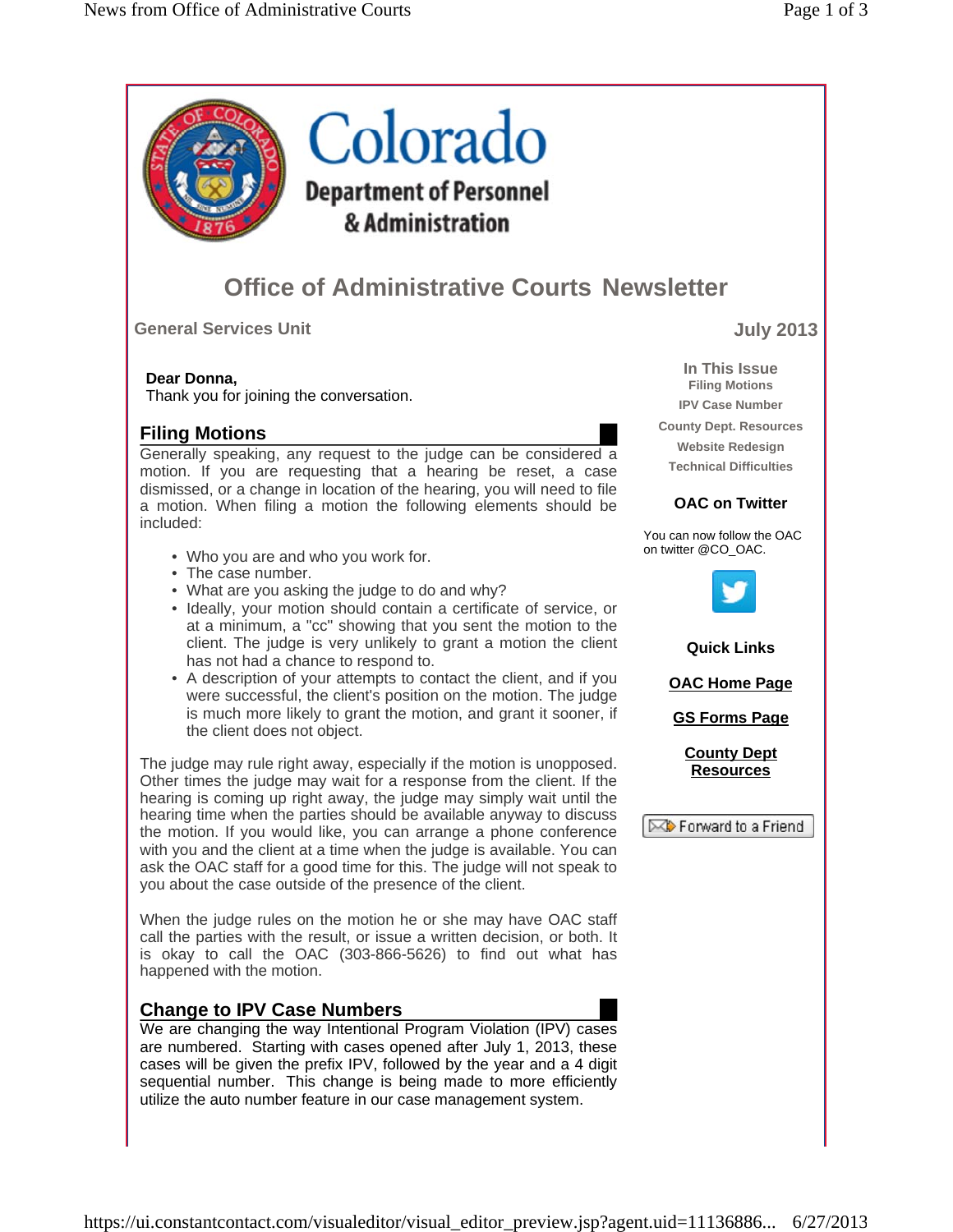## **Website Redesign**

The Department wide redesign of our website has been delayed, but it provides you an opportunity to let the OAC know what you would like to see on the site. Contact donna.childers@state.co.us with comments and suggestions on what you would like to see.

## **County Department Resource Page**

Even though the web redesign has hit a snag we are going forward with providing resources to counties. As a result we have created a Count Department Resource Page. Here you can find archived issues of the newsletter, the County Department Guide, and links to forms. Click here to go to the Resource Page.

## **Technical Difficulties**



We have experienced issues with the latest version of our case management system that has prevented us from generating Notices of Hearing. We appear to have worked out these issues and are working on getting our back log taken care of. Thanks for your patience.

## **Contacts:**

| General Questions about process or cases                                                                     | 303-866-5626                                   |
|--------------------------------------------------------------------------------------------------------------|------------------------------------------------|
| Complaints, Concerns, Comments or Request                                                                    | Donna Childers<br>or Matt Azer<br>303-866-5338 |
| To suggest topics for Newsletters                                                                            | Dianne Moore<br>303-866-5683                   |
| <b>Transcript Requests</b>                                                                                   | Casey Singleton<br>303-866-5779                |
| <b>Special Requests for Courtrooms</b>                                                                       | Paula Cortese<br>303-866-5669                  |
| Hearing Packets or Trailing Phone Dockets                                                                    | Adriana Chavez<br>303-866-5137                 |
| Please stay in touch. If there are specific articles you would like to<br>see in the future, drop me a line. |                                                |
| Sincerely,                                                                                                   |                                                |
| <b>Donna Childers</b><br><b>Office of Administrative Courts</b>                                              |                                                |